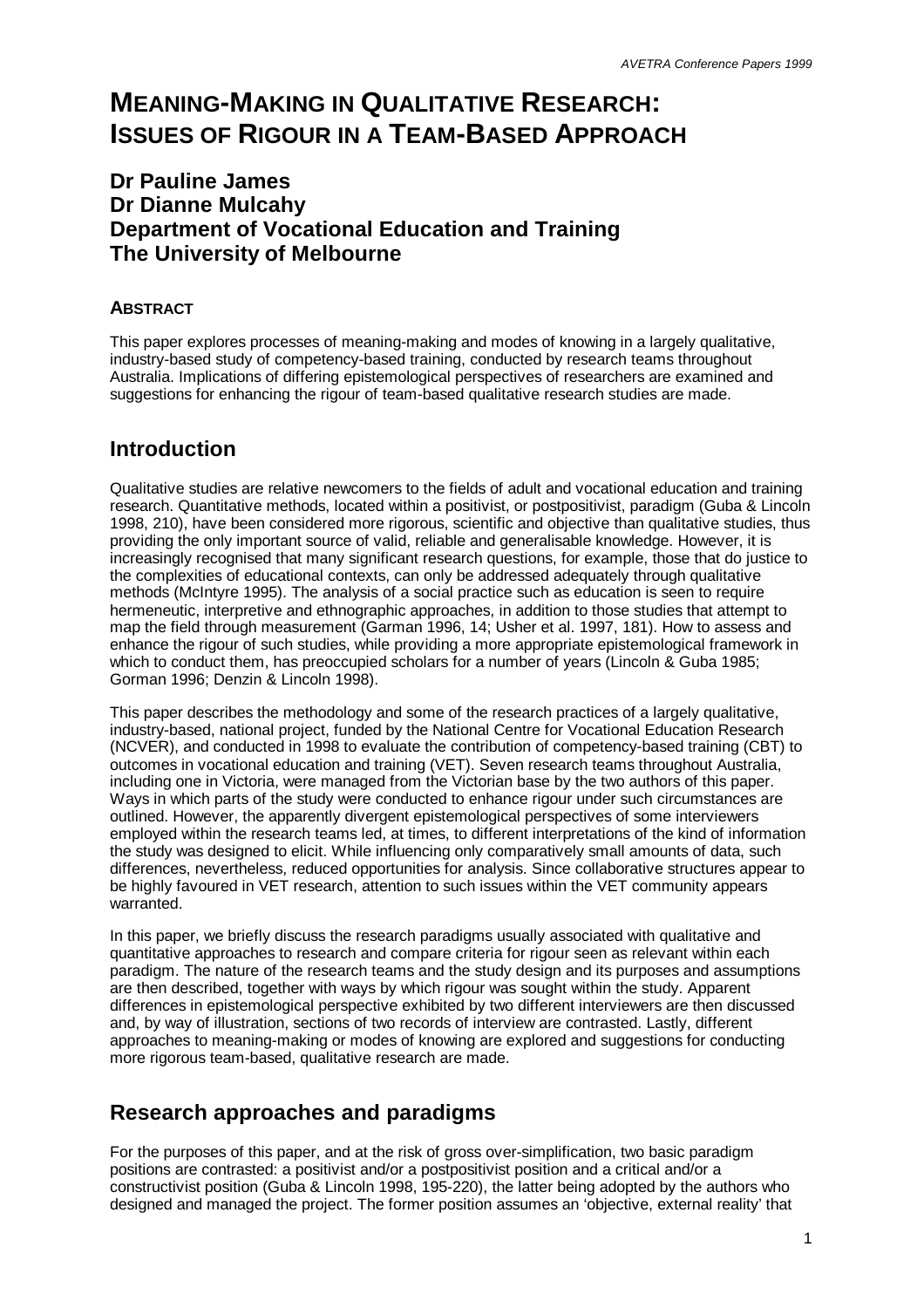can be 'discovered' by research, even if only imperfectly and probabilistically, and is often associated with the deployment of quantitative approaches – nevertheless sometimes enriched by the collection of qualitative data. The purpose of research within this paradigm is usually to establish and measure cause-effect linkages between variables, thus producing law-like generalisations said to hold true across the field. The latter position, on the other hand, assumes socially produced or socially (and experientially) constructed realities, and relies, for the most part, on qualitative methods. Here, the purpose of research is either to critique and transform the social world or to develop 'more informed and sophisticated reconstructions' (ibid, 210). Thus social processes are emphasised and phenomena are interpreted 'in terms of the meanings people bring to them' (Denzin & Lincoln 1998, 3).

#### **Rigour in constructivist research studies**

Lincoln and Guba (1985) describe four criteria for rigour (or trustworthiness) in qualitative studies within a critical or constructivist paradigm, not to be universally prescriptive or exclusive, but to provide useful provisional guidelines for the qualitative researcher. These parallel criteria for rigour in positivist/postpositivist studies and are labelled 'credibility' (compared with internal validity), 'transferability' (compared with external validity), 'confirmability' (compared with objectivity) and 'dependability' (compared with reliability).

In relation to credibility, constructivists believe that 'there is no ultimate benchmark to which one can turn for justification' (Lincoln & Guba 1985, 295), that is, no one reality that the researcher must represent truthfully. However, the analysis and report need to 'ring true', or exhibit verisimilitude (Garman 1996, 19). Similarly, in relation to transferability, constructivist research explores situated patterns within particular cases, rather than producing externally valid generalisations. Transferability to other contexts is then assessable by those who read the reported cases, given sufficiently detailed description and interpretation in the research accounts presented.

In relation to confirmability, it is assumed that the value-free, objective enquirer is a myth, but that researchers should be reflexive and open about their positioning, foregrounding personal and cultural values and the theoretical and epistemological stances from which the research is undertaken (Usher & Edwards 1994, 147-153). The research report should also present a construction grounded in the 'tangible realities' of the case, such as what was said, written or observed. Lastly, in relation to dependability, it is recognised that replicability of findings, no matter what values and purposes are adopted by the researchers, is impossible. However, it is expected that, if researchers engage in a particular study, among the same community of research participants at a similar time, then 'data sets' obtained by these researchers, and thus emergent understandings, will be largely comparable. It is this last criterion for rigour, and the difficulties in meeting it to the degree the authors wanted, that are described in this paper.

Research strategies to enhance rigour and trustworthiness in studies include the following methods pertinent to this evaluation. Obtaining data from different sources and by different methods allows cross-checking, or triangulation (Lincoln & Guba 1985, 305), not to converge on a singular 'truth' but to provide sufficient evidence with which to build credible, dependable constructions. Maximum variation sampling (ibid, 233), to obtain redundancy of information, also ensures inclusion of many possible perspectives. Careful documentation of data ensures referential adequacy and confirmability (ibid, 313), while member-checks with research participants and other stakeholders (ibid, 314) assess verisimilitude. Reflexive journalling explores problematic issues in data selection and analysis (ibid, 327) and 'thick description' in the research account enhances transferability (ibid, 329). This study was designed with the above criteria and strategies in mind, together with a concern for ethical issues, including fairness to all 'voices' (Lather 1991).

## **The research design**

The study was designed in two main stages. The first stage comprised investigative telephone interviews with approximately 200 training managers (or associated personnel) in companies throughout Australia. This was the largely 'technical stage' of the project. The second stage required detailed in-company case studies to be undertaken, one in each State and Territory, and each involving extensive observation of CBT in context and in-depth interviews with a number of different stakeholders of the training. This was the largely 'critical and socio-cultural stage' of the project, where cultures of training could be thoroughly explored.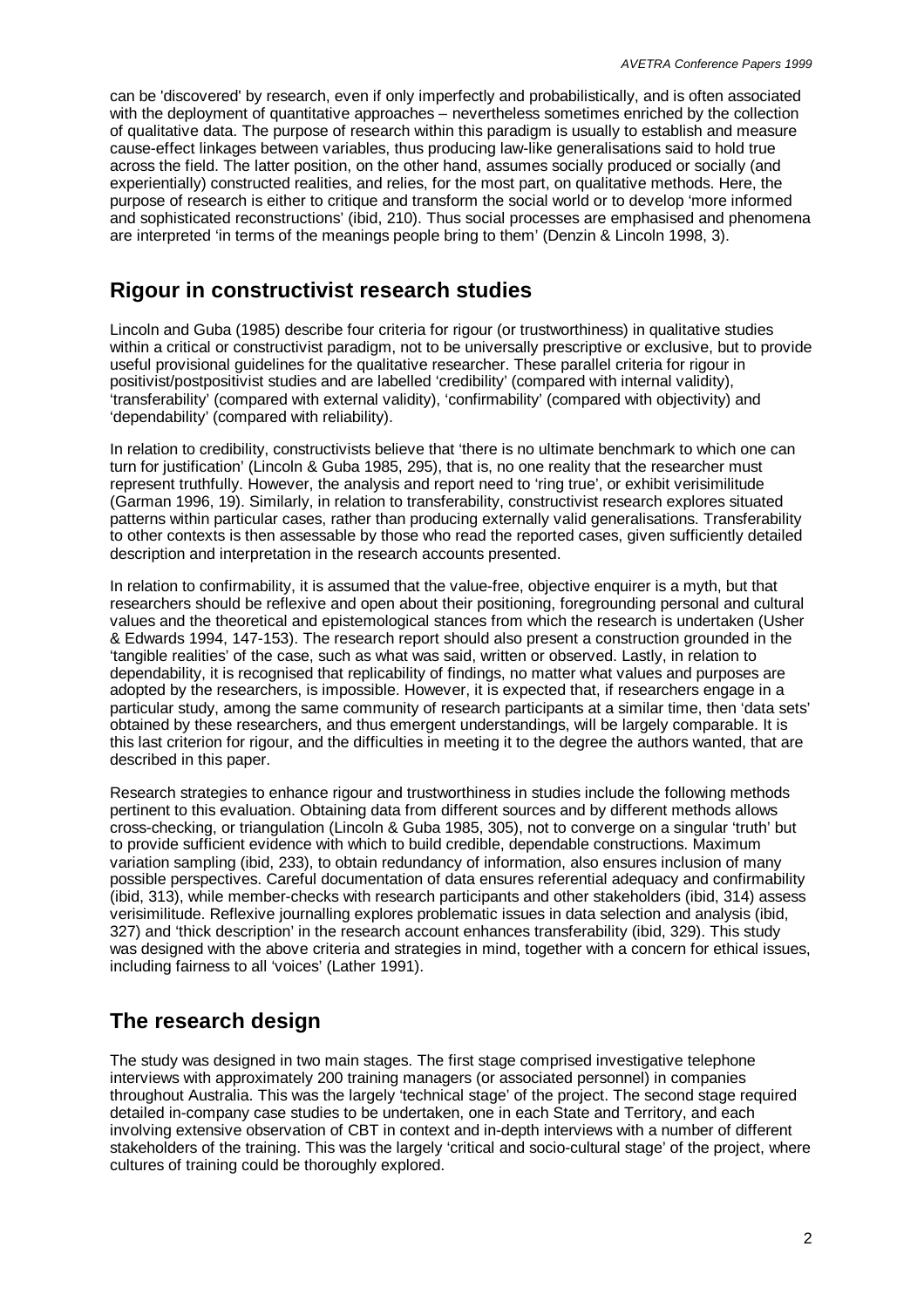This design required that seven research teams be established, each consisting of at least one qualitative researcher (whose values and research approach corresponded to those of the project managers and authors), and usually one or two research assistants recruited by the researcher. The research assistants were to take primary responsibility for the telephone interviews, while the researchers were to undertake and write the case-studies. It was the telephone interviews that were problematic in relation to the interpretation of the research task and therefore only the first stage of the study is discussed in this paper.

In this first stage of the project, to provide maximum variation sampling, those interviewed were drawn from large, medium and small companies in both urban and regional Australia, in the four industry sectors of Manufacturing, Services, Construction and Agriculture, Forestry and Fishing. In general, we wanted to ascertain the type of CBT programs being undertaken in each company, and the reasons for adopting either national or enterprise standards. How CBT was being deployed, how effective it was perceived to be, for whom and why, and its purported disadvantages and benefits for the industry, enterprise, trainers and trainees were also to be investigated.

An interview protocol was therefore devised. It contained several questions (1-9) requiring fairly factual answers. These concerned the nature of the workforce employed in the enterprise, the nature of the training being delivered, who was being trained, where, according to what standards, for what purpose, and any particular issues arising for the enterprise or individuals. Were there any differences (and, if so, why did they develop) in the use of CBT for casual or permanent staff, for example, or in the understandings of competency in largely feminised or masculinised workplaces? Other questions (shown as 10-12 in the data presented), sought to explore the advantages, disadvantages and overall effectiveness of CBT. These latter questions, perhaps especially, required an assessment of the problematic, as well as the useful aspects of CBT, inviting detailed opinions to be expressed and justifications given.

Indeed, the purpose of these interviews was to obtain a rich, enterprise perspective on CBT, from a diverse group of training managers. It was not to undertake a quantitative survey to measure and generalise about the effectiveness of different aspects of CBT for different types of enterprise. Rather, similarities and differences among the opinions expressed were to be explored and any patterns, and counter patterns (Lather 1991, 67), sought firstly across all enterprises, and subsequently within subgroups of enterprises, according to 'objective' differences. Numbers of interviewees (approximately 30 in most States or Territories) were sufficiently large to provide triangulation of sources within each sub-category of enterprise.

## **Working with research teams**

Researchers were requested to instruct assistants in arranging a suitable interview time for each training manager, offering to mail or provide a faxed copy of the interview protocol and project description (including confidentiality provisions) in advance. Interviewers were asked to elicit a 'lived sense' of the company, even if limiting the interviews to fairly focussed questioning. Twenty minutes was established as an appropriate interview length, given the straightforward nature of most of the questions. It was thought this would allow sufficient time to explore particular issues in depth. Answers were to be recorded in writing during the interview, with verbatim statements being indicated clearly. The final interview report was then to be written.

A vast body of writing (concerning theoretical and epistemological assumptions, as well as practical issues) was sent to each research team. However, at no time was the whole group brought together to discuss the research purposes, and many difficulties were experienced initially in accessing training managers. In addition, as project managers, we perhaps over-emphasised procedural instructions at the expense of underlying frameworks and purposes, which are harder to communicate simply, particularly in writing. Interviewing well within a critical or constructivist paradigm involves understanding both the interviewee's experience and the purposes of the research, as well as technical skills (Seidman 1998), and interview protocols are always open to interpretation. Indeed, in asking for advantages, disadvantages and overall effectiveness of CBT as perceived within each company (questions 10-12 respectively) - rather than asking what positive (or negative) changes had taken place as a result of CBT - the interview protocol itself may have invited a generalised rather than a descriptive response.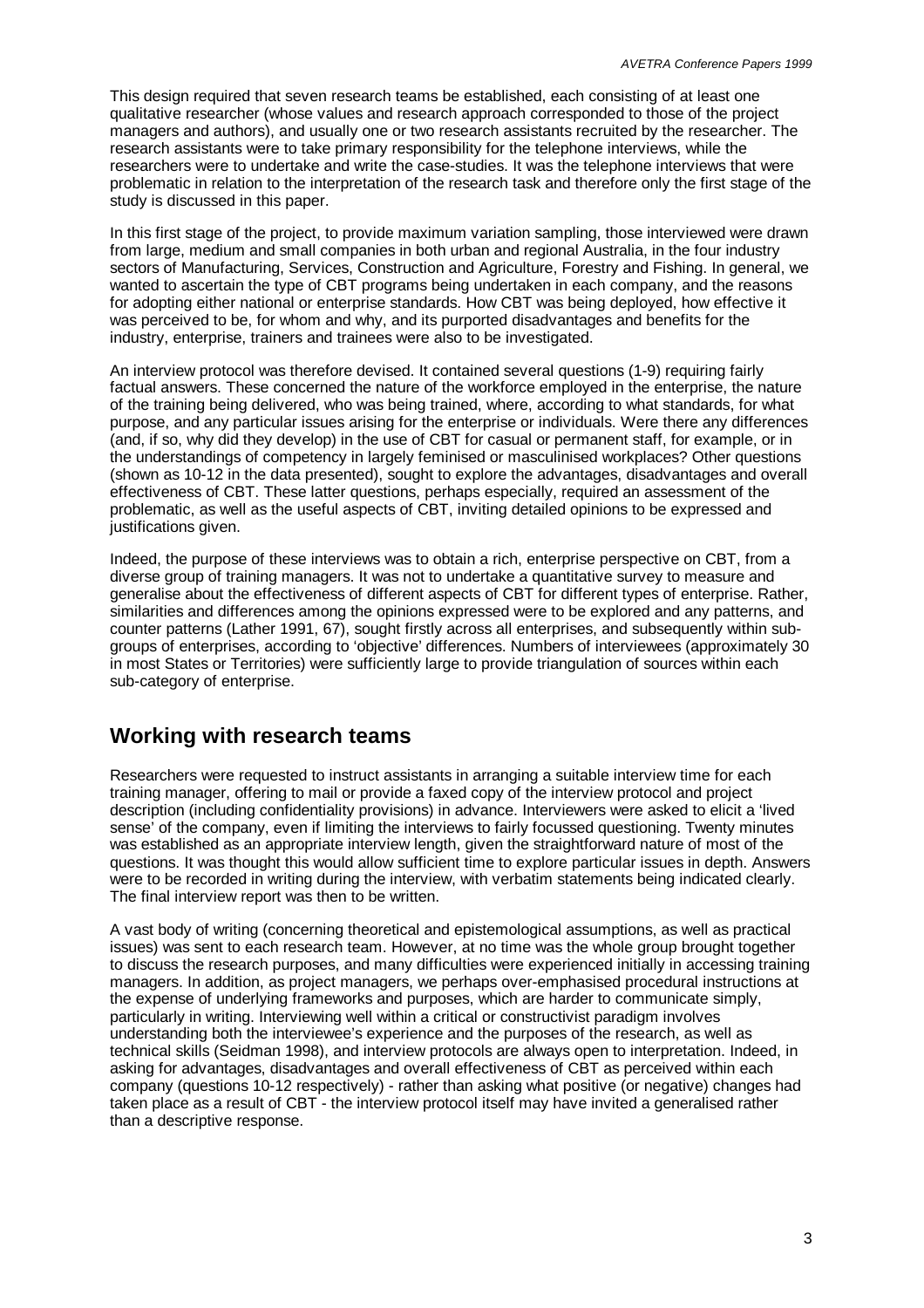#### **Differences among interview reports**

We had expected reports of interview of different length. Some interviewees are particularly forthcoming; others are more reticent with their opinions. However, it appeared that certain research assistants were consistently producing much longer reports than others. For example, the average length of the records of interview conducted by one interviewer (as measured by the number of lines of answers produced when entered into the computer program 'Ethnograph') was 210 whereas, for another interviewer, it was 54.5. For the former interviewer, the record of interview lengths varied between 141 and 283 lines, while for the latter interviewer, the variation was between 43 and 84 lines. (For other interviewers involved in the study, the mean lengths of interview records were 138, 80.5, 80, 78, 65 and 64 lines).

Such quantitative data is open to many interpretations. Perhaps some research assistants allowed a limited time only for each interview and were determined to maintain their schedule as arranged. A more plausible reading, however, is that variations arose for two main reasons. Firstly, there was insufficient recognition by at least one research assistant that an exploration of opinions was needed and/or secondly, details were seen as less important than summaries within the interview report presented.

For example, the record of interview for one large company training manager, responding to questions 10-12 (dealing with advantages, disadvantages and effectiveness of CBT, respectively), reads as follows:

- Q:10 Continuous monitoring of progress. Provides good benchmarking. Trainees know exactly what they have to do.
- Q:11 Time in administration and assessment. Need for a dedicated staff person to coordinate. Lack of experiential factor in programs.
- Q:12 Generally very effective.

While the above report makes mention of some key themes throughout the data, how to interpret each comment is somewhat unclear. What, for example, is the 'experiential factor' to which the interviewee/interviewer refers? It might relate to the importance of practice in the development of embodied skills, or the significance of experiential knowledge in enabling further learning to occur. Alternatively, it might refer to the lack of opportunity to engage in 'hands-on' work or authentic experience during the CBT program. All these issues were mentioned elsewhere in the data provided by other interviewers.

In addition, one might imagine the answer to question 12 as a response to a Likert scale, in which the respondent is asked to tick a box among those ranging from 'not effective' to 'very effective'. Indeed, many of the answers reported for this interview give only tantalising hints about how CBT is 'lived' within the company. One way of using such data might involve counting the number of occasions on which phrases like 'time for administration' or 'time for assessment', for example, appear. These numbers might then be expressed as a percentage of the total number of companies and generalisations about these issues across the board could be made. Yet just what is implied within these simple phrases remains ambiguous. Possible meanings include loss of work time in taking assessors off the job in order to train them as assessors or to engage in the assessment process, and time taken in assessing recognition for prior learning (RPL) and/or in documenting competencies achieved. However, such phrases do incorporate 'abstract' categories that might well form the basis of two quantitative survey questions.

On the other hand, the record of interview for a second large company training manager, interviewed by another research assistant, reads as follows:

- Q:10 CBT is advantageous as "each skill is documented, trained on and assessed, that's the whole key to it". The interviewee feels that "the old system" involved learning by rote, which was not always transferable to work. CBT is a "hands-on do program". In designing CBT training this organisation "hasn't gone down the path of reams of manuals … [they use] the best manual of all – the machine itself". There are lots of diagrams and pictures in the training materials that are used and this company hopes to put a lot of this onto CD-ROM with a future goal of moving to on-line training.
- Q:11 "You can make robots of people" with CBT training and the interviewee is "looking to put brain food in there" so that people can manage their work more effectively. Brain food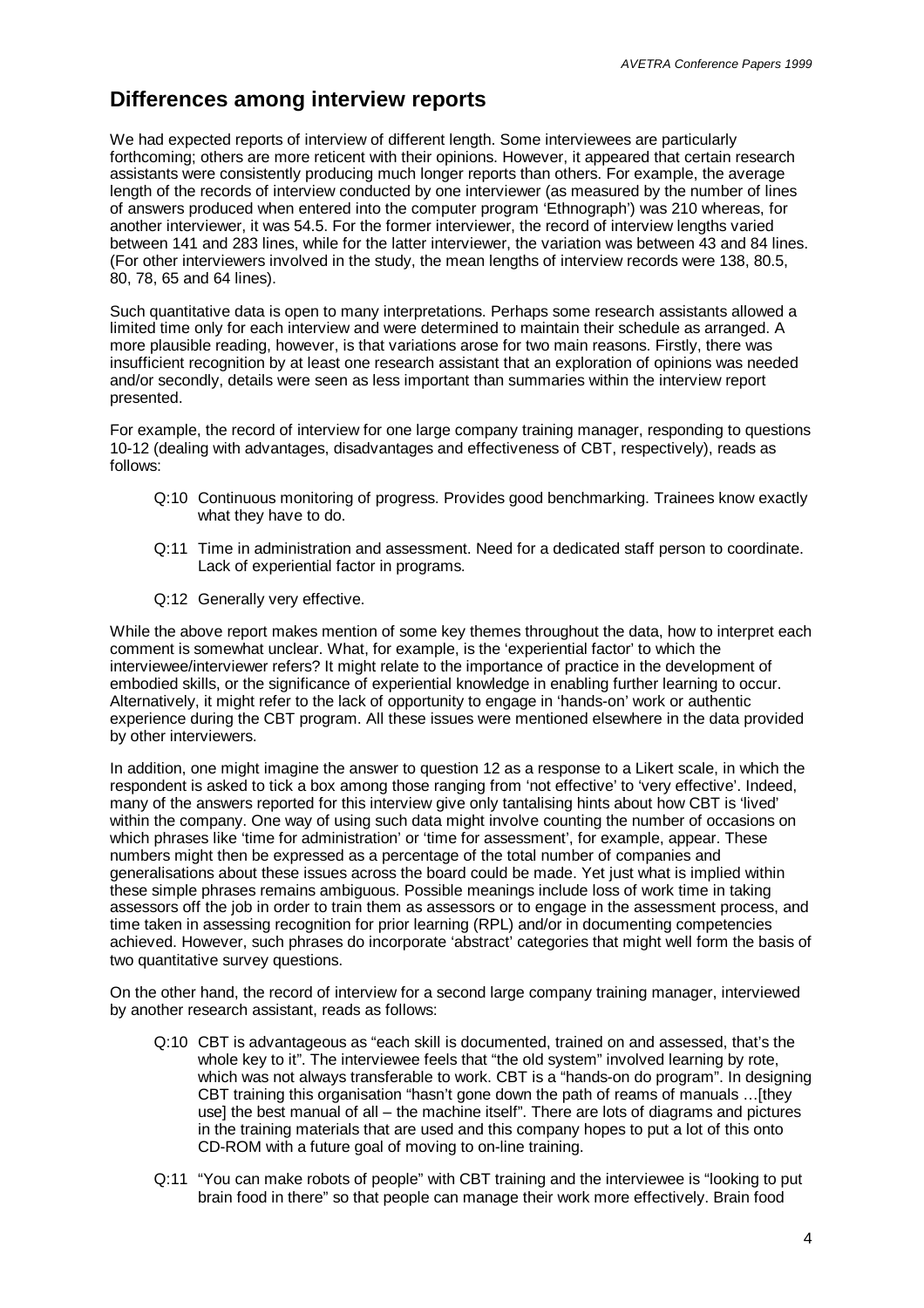might include teamwork, conflict resolution skills and so on. Another issue is retention of competencies. "Once a person is deemed competent, it's not, I've passed and that's it". Staff need to be constantly reviewed to ensure that their skill levels remain adequate. CBT assessment was compared to receiving a driver's license. "Once you're given a license, you continue to get better or worse, so you need to be monitored".

Q:12 Overall the company "had no problems with it [CBT], but a little more fine tuning" would be advisable. CBT was considered "good and effective". This company is moving towards a philosophy of Human Resource Development, that is, "the overall training and development is tied into the strategic development of the company". CBT "is not the be all and end all, but it's a good operation".

Here the interviewer paints a detailed picture of CBT in practice. Indeed, elsewhere in this interview, short vignettes are provided to illustrate the issues raised. This is a 'storying' approach, in which detailed aspects of workplace culture are elicited. Opinions are often recorded verbatim, with particular attention being given to the interviewee's metaphors, such as 'brain food' and a 'driver's license'. A quite complex view of competence emerges from this interview: one incorporating the 'soft' skills of communication and team-work, together with the capacity to develop further, that is, using competence as a 'driver's license' with which to proceed. The report displays a narrative form, rich in the interpretations of the interviewee, but also indicating the predilections of the interviewer (and the project managers), to explore, for example, the concept of competency.

## **Approaches to meaning-making and modes of knowing**

Garman (1996, 13) contrasts definitional and discursive knowing, the former relating to precise and abstract definitions providing the 'perimeters of concepts', the latter to the development of meanings as found in discourse over time. Sacks (1985, 85-90) notes that 'the mental processes that constitute our being and life are not merely abstract and mechanical but personal as well. These processes involve not just classifying and categorising but also constant judging and feeling'. He expresses concern that 'by a process of verbal reductionism, the abstract has been separated from the phenomena themselves'.

Similarly, Belenky *et al.* (1986, 100-130) contrast separate and connected ways of knowing. In the former, meaning-making is impersonal and 'feelings and beliefs are rigorously excluded' (ibid, 109). A dispassionate stance is taken to events, observing problems from a pragmatic, strategic or technical point of view. 'Disinterested reason' (ibid, 110) is what is important. Connected knowing, on the other hand, involves learning through empathy and taking an interest in the other's point of view. In constructed knowing, however, these two positions are integrated into an understanding that 'All knowledge is constructed, and the knower is an intimate part of the known' (ibid, 137).

Incorporating such contrasts, Bruner (1986, 11) describes two modes of knowing and thinking or ways of 'ordering experience and constructing reality', the paradigmatic and the narrative. He writes (1984, 7): 'The narrative smells of daily life: value-laden, particularistic, its meaning riddled with cultural negotiations. The paradigmatic is of the domain of science and technology, formal, highly abstract, aspiring to be context-free and independent of intention'. Though complementary and necessary if enquiry is 'to capture the rich diversity of thought', each has its own operating principles and 'criteria for well-formedness' (Bruner 1986, 11). In similar vein, Verran (1995, 103) contrasts 'representationalist' and 'performative or enacting' modes of knowing. The former assumes knowledge to be universal, accurately representing a 'discoverable' reality, whereas the latter assumes knowledge to be 'specifically embodied', or 'located', and embedded within practical contexts.

In positivist or postpositivist research, a paradigmatic or representationalist mode of knowing appears to predominate, while in critical or constructivist research, it is likely that a narrative or performative mode prevails. However, in positivist or postpositivist projects, abstract categories that form the basis of survey questions may well be extracted from rich narrative data (Garman 1996, 12-13). On the other hand, in critical or constructivist projects, in ordering and making meaning from qualitative data, theoretical and abstract categories are frequently employed. The form and substance of the research story is also 'created' by the chosen 'facts' of the case, that is, by tangible, observable and even measurable realities, and by the implicit or explicit theoretical framing of events.

In this study, signs of both paradigmatic/representationalist and narrative/performative modes of knowing were recognized in the interview records of all research assistants. In relation to the former, general categories were used as short-hand, a way of summarising many of the complexities involved in interviewees' answers. In relation to the latter, reporting was discursive, using a narrative form and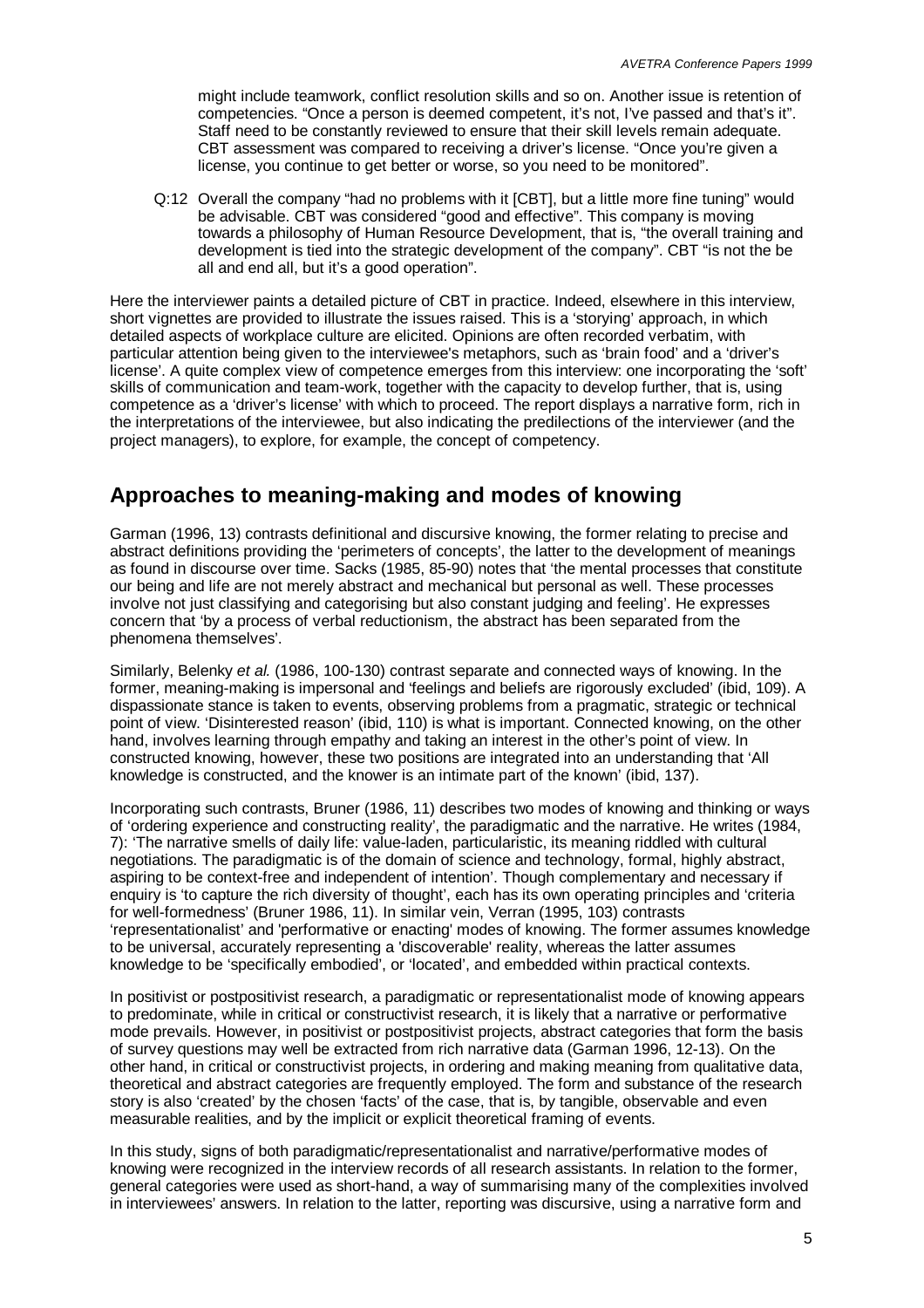making a deliberate effort to connect with interviewees' experiences. Research assistants seemed to move constantly between these modes of knowing, thus managing the tension between them, but in somewhat different ways. Yet, one research assistant, in particular, appeared to privilege paradigmatic or representationalist knowing to an excessive degree for the purposes of this research thus compromising the dependability of the data from this region. Interview records, submitted by this interviewer, provided limited opportunities only for developing an understanding of reported categories. Thus many of the experiences and opinions of certain training managers were lost to the research story.

As Harris (1996, 318) points out, 'the choice of research method is influenced by the assumptions the researcher holds about the social world and its inhabitants, as well as the nature of the study required'. Similarly, it appears that whichever mode of knowing is privileged and whichever masked will also depend upon the epistemological assumptions of the researcher.

## **Conclusion**

If different investigators across qualitative research teams operate according to different research paradigms, and thus privilege different modes of knowing, aspects of rigour and trustworthiness are likely to suffer. How then can project managers of qualitative studies attempt to manage the tensions between different viewpoints so that a trustworthy product emerges? More explicit attention to communicating about and developing understanding of these issues within and across research teams appears essential.

For example, in the absence of face-to-face contact across research teams, a sample record of interview might be sent to each research team as a 'model' for reflection and discussion. This could engage people in 'anticipatory learning' (Candy & Matthews 1998, 13), or rehearsal, about how they might respond to certain interviewees' answers and to what purpose. The 'model' would also show the degree to which the inclusion of narrative detail is desirable in records of interview, as appropriate to a particular study. It would 'perform' the knowledge required for interviewing in a way that procedural instructions could not. Without imposing a rigid template, such a 'model' could also be a starting point for reflexivity - about one's epistemological position and values - and the purposes of the research. This understanding could then inform those judgements that are constantly exercised during interviewing and reporting. Thus trustworthiness and rigour are likely to be enhanced and the processes of meaning-making extended and deepened.

With hindsight and time to be more reflexive on our work as project managers, it appears that we, too, privileged a paradigmatic or representationalist mode of knowing, in many of the materials that were provided for the research teams in this study. The greater use of narrative and performative methods of communicating across research teams would thus seem to be desirable in qualitative studies. Moreover, as qualitative, team-based research becomes more widespread in VET, the issue of rigour and trustworthiness, associated with diversity in the values and perspectives of different researchers, would appear to merit further investigation.

# **Acknowledgment**

We wish to express our sincere appreciation to all the researchers and research assistants who participated in this project and who often undertook the research tasks in difficult circumstances.

#### **REFERENCES**

Candy, P and Matthews, J 1998, Fusing learning and work: Changing conceptions of workplace learning. In D Boud (Ed) *Current issues and new agendas in workplace learning.* National Centre for Vocational Educational Research Ltd., Leabrook, South Australia.

- Belenky, M F, Clinchy, B M, Goldberger, N R and Tarule, J M 1986, *Women's ways of knowing: The development of self, voice and mind.* Basic Books, New York.
- Bruner, J S 1986, *Actual minds, possible worlds.* Harvard University Press, Cambridge.
- Bruner, J S 1984 Inaugural address to the Centre for Applied Cognitive Science at the Ontario Institute for Studies in Education, *Interchange,* 15(3), 1-8.

Denzin, N K and Lincoln, Y S 1998, Entering the field of qualitative research. In N K Denzin & Y S Lincoln (Eds) *The landscape of qualitative research: Theories and issues* (1-34). Sage Publications, California*.*